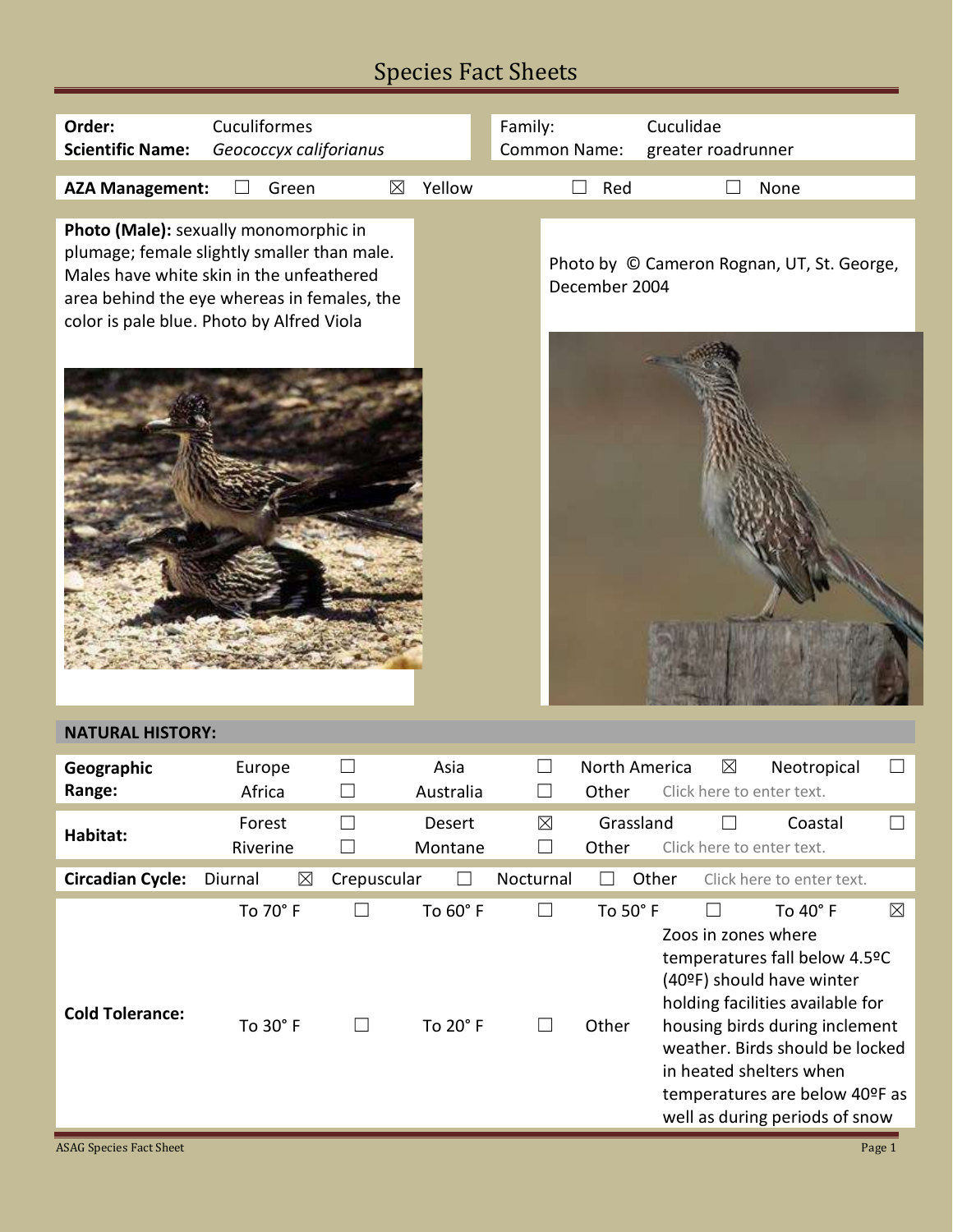|                                                                                                                                                                                                                                                                                                                        |                                      |                       |        |                   |                                                                                       |             |                                                |                                                                                       | and freezing rain. Feathers will<br>be fluffed and body movement<br>limited when birds are cold.                                                                                                                                                                                                                                                                                                                                                                                                                                                                                                                                                                                                                                                                                                                                                                                                                                                                       |                   |
|------------------------------------------------------------------------------------------------------------------------------------------------------------------------------------------------------------------------------------------------------------------------------------------------------------------------|--------------------------------------|-----------------------|--------|-------------------|---------------------------------------------------------------------------------------|-------------|------------------------------------------------|---------------------------------------------------------------------------------------|------------------------------------------------------------------------------------------------------------------------------------------------------------------------------------------------------------------------------------------------------------------------------------------------------------------------------------------------------------------------------------------------------------------------------------------------------------------------------------------------------------------------------------------------------------------------------------------------------------------------------------------------------------------------------------------------------------------------------------------------------------------------------------------------------------------------------------------------------------------------------------------------------------------------------------------------------------------------|-------------------|
|                                                                                                                                                                                                                                                                                                                        |                                      |                       |        |                   |                                                                                       |             |                                                |                                                                                       |                                                                                                                                                                                                                                                                                                                                                                                                                                                                                                                                                                                                                                                                                                                                                                                                                                                                                                                                                                        |                   |
|                                                                                                                                                                                                                                                                                                                        | <b>Heat Tolerance:</b>               | To 30° F<br>To 110° F |        | To 50° F<br>Other |                                                                                       |             | To 70° F                                       |                                                                                       | To 90° F<br>Generalized reduction in activity at midday reduces<br>demands for heat dissipation and water expenditure for<br>evaporative heat loss. Activity reduced by half during<br>midday hours, when adults frequently rest in shade.<br>Despite their adaptations to high temperatures, birds<br>should still be provided with areas of shade both on the<br>ground and above preferred perches. Supplemental<br>cooling for birds housed outdoors may be necessary if<br>temperatures routinely reach over 37°C (100°F). Cooling<br>can consist of an evaporative cooler that blows through<br>the exhibit's holding area and a thorough soaking of the<br>ground with water twice a day. These actions can be<br>taken when the daytime temperatures are above 100ºF.<br>Greater roadrunners exhibiting heat stress will pant, and<br>the ability to retreat to cooler areas of the pen is critical.<br>Greater roadrunners do not thrive in climates that are |                   |
| Diet:                                                                                                                                                                                                                                                                                                                  |                                      | Frugivore             | M      | Carnivore         |                                                                                       | $\boxtimes$ | consistently wet, rainy, and damp<br>Piscivore |                                                                                       | Insectivore                                                                                                                                                                                                                                                                                                                                                                                                                                                                                                                                                                                                                                                                                                                                                                                                                                                                                                                                                            | $\boxtimes$       |
|                                                                                                                                                                                                                                                                                                                        |                                      | Nectivore             |        | Omnivore          |                                                                                       | П           | Folivore                                       |                                                                                       | Other (Add Below)                                                                                                                                                                                                                                                                                                                                                                                                                                                                                                                                                                                                                                                                                                                                                                                                                                                                                                                                                      | $\vert \ \ \vert$ |
| <b>Captive Dietary Needs:</b><br>Most zoos feed a combination of meat eating bird diet, small mice, insects, fruit and some sort of<br>avian pellet [e.g. gamebird, insectivore diet, dogfood]. Their natural prey consists of insects, small<br>vertebrates [reptile, avian and mammalian], prickly pear and carrion. |                                      |                       |        |                   |                                                                                       |             |                                                |                                                                                       |                                                                                                                                                                                                                                                                                                                                                                                                                                                                                                                                                                                                                                                                                                                                                                                                                                                                                                                                                                        |                   |
| Life Expectancy in the Wild:                                                                                                                                                                                                                                                                                           |                                      |                       | Males: |                   | There is little data for<br>wild birds, but<br>roadrunners are<br>probably long-lived |             | Females:                                       | There is little data for<br>wild birds, but<br>roadrunners are<br>probably long-lived |                                                                                                                                                                                                                                                                                                                                                                                                                                                                                                                                                                                                                                                                                                                                                                                                                                                                                                                                                                        |                   |
|                                                                                                                                                                                                                                                                                                                        | <b>Life Expectancy in Captivity:</b> |                       | Males: |                   | 16 years                                                                              |             | Females:                                       |                                                                                       | 16 years                                                                                                                                                                                                                                                                                                                                                                                                                                                                                                                                                                                                                                                                                                                                                                                                                                                                                                                                                               |                   |
| <b>BREEDING INFORMATION:</b>                                                                                                                                                                                                                                                                                           |                                      |                       |        |                   |                                                                                       |             |                                                |                                                                                       |                                                                                                                                                                                                                                                                                                                                                                                                                                                                                                                                                                                                                                                                                                                                                                                                                                                                                                                                                                        |                   |
| Males:<br><b>Age at Sexual</b><br><b>Maturity:</b>                                                                                                                                                                                                                                                                     |                                      | 6-7 months            |        |                   | Females:                                                                              |             | 6-7 months                                     |                                                                                       |                                                                                                                                                                                                                                                                                                                                                                                                                                                                                                                                                                                                                                                                                                                                                                                                                                                                                                                                                                        |                   |
|                                                                                                                                                                                                                                                                                                                        | <b>Courtship Displays:</b>           |                       |        |                   |                                                                                       |             |                                                |                                                                                       | Pair formation: During pair formation, males and females forage together, exchanging<br>acoustic signals. Preliminary courtship displays include vigorous ground chases, often<br>lasting several hours, with both birds stopping frequently to rest and running<br>interspersed with low gliding flights. In "Stick-Offer Display", either sex approaches is                                                                                                                                                                                                                                                                                                                                                                                                                                                                                                                                                                                                          |                   |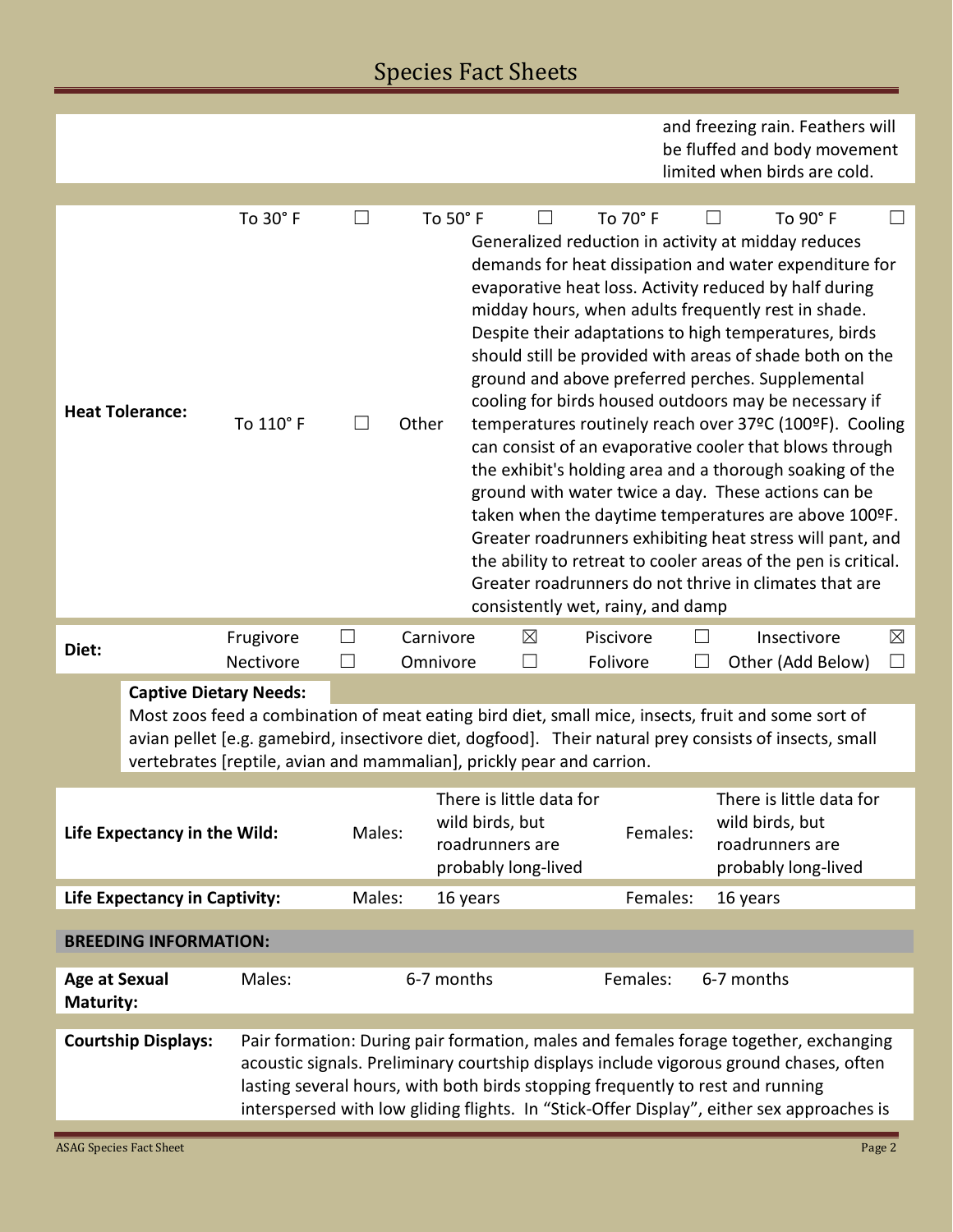|                                                | mate carrying a stick in bill, drops it in front of its mate or transfers it to its mate's bill.<br>This display may stimulate and synchronize nest-building efforts in the pair.<br>Precopulatory displays precede copulation by several minutes. The male performs the<br>"Prance Display", in which he runs from his mate with lifted wings and tail, then lowers<br>his wings and brings them close to body. The display contains 4-5 wing-raising cycles<br>(lasting about 2.5 min total). The closed tail is held over body in early cycles and<br>gradually lowered in later cycles. The postorbital apteria are maximally exposed, crest<br>erected, and contour feathers sleeked. The "Tail-Wag Display" by the male consists of<br>horizontal wagging of the tail while the head is intermittently bowed and slowly lifted.<br>The male faces the female during display with fully exposed postorbital apteria and<br>erect crest. The "Whirr" call is given. The male usually holds food or plant material in<br>his bill to present to the female. During the male's "Tail-Wag Display", the female flicks<br>her tail rapidly in a vertical plane; crest fully erect and postorbital apteria exposed.<br>This is usually followed by mounting. |  |                             |                                         |  |  |
|------------------------------------------------|-------------------------------------------------------------------------------------------------------------------------------------------------------------------------------------------------------------------------------------------------------------------------------------------------------------------------------------------------------------------------------------------------------------------------------------------------------------------------------------------------------------------------------------------------------------------------------------------------------------------------------------------------------------------------------------------------------------------------------------------------------------------------------------------------------------------------------------------------------------------------------------------------------------------------------------------------------------------------------------------------------------------------------------------------------------------------------------------------------------------------------------------------------------------------------------------------------------------------------------------------------------|--|-----------------------------|-----------------------------------------|--|--|
| <b>Nest Site</b><br>Description:               | Females do almost all of the nest construction. The male brings nest material to site.<br>Nest-building may continue through most of the incubation period. Nests are shallow<br>but are compact platforms constructed of thorny sticks loosely laid together, with a<br>lining of finer material such as leaves, grass, or feathers. Larger sticks, grading to<br>smaller ones are placed toward center of nest. The outside diameter measures about<br>30 cm (12 in.), but may exceed 45 cm (18 in.). The outside depth is 15-20 cm (6-7.8 in.)<br>Some nests are situated so that bands of shade cross them during hottest part of day<br>as a cooling aid for nestlings.                                                                                                                                                                                                                                                                                                                                                                                                                                                                                                                                                                                |  |                             |                                         |  |  |
| <b>Clutch Size, Egg</b><br><b>Description:</b> | 3-6 white eggs laid every second day                                                                                                                                                                                                                                                                                                                                                                                                                                                                                                                                                                                                                                                                                                                                                                                                                                                                                                                                                                                                                                                                                                                                                                                                                        |  |                             |                                         |  |  |
| <b>Incubation Period:</b>                      | Incubation is carried out by both sexes<br>and lasts 17-20 days. Incubation is<br>continuous and begins after first egg is<br>laid. Only the male incubates at night.<br>Although the body temperature of<br>females and non-breeding males drops<br>at night, the body temperature of<br>incubating males remains constant.<br>Incubating males expend about 36%<br>more energy than a non-incubating<br>female. Breeding males have<br>conspicuous fat deposits and are<br>significantly heavier than nonbreeding<br>males or post-laying females.                                                                                                                                                                                                                                                                                                                                                                                                                                                                                                                                                                                                                                                                                                        |  | <b>Fledgling</b><br>Period: | Young leave nest between<br>14-25 days. |  |  |
| <b>Parental Care:</b>                          | The male broods the chicks throughout night and is relieved by the female at dawn.<br>During the first few days following hatch, at least one parent attends the nest,<br>brooding or shading the young. After the youngest nestling is about 4 days old,                                                                                                                                                                                                                                                                                                                                                                                                                                                                                                                                                                                                                                                                                                                                                                                                                                                                                                                                                                                                   |  |                             |                                         |  |  |

Г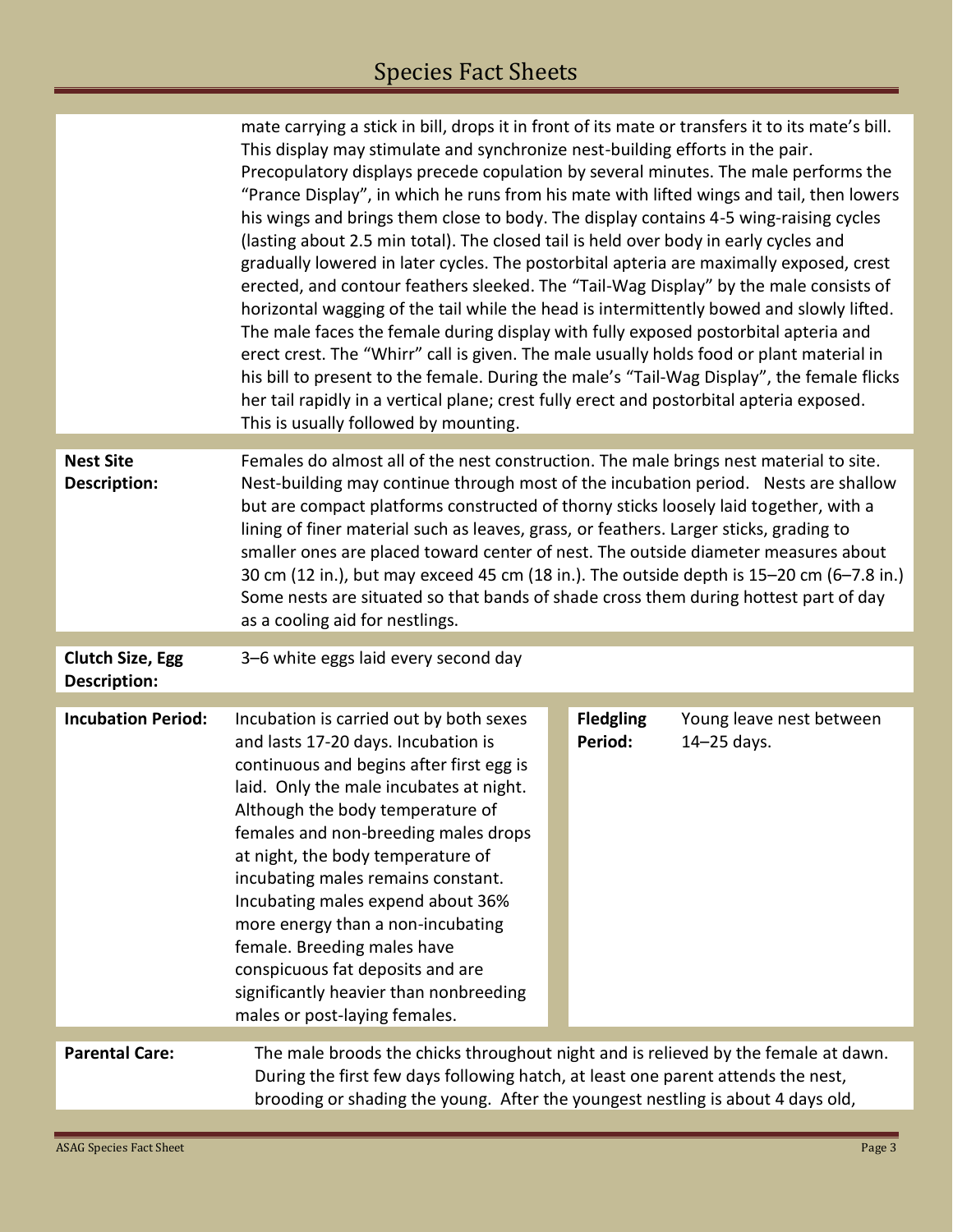|                                                                                                                                                                                                                                                                                                                                                                                                                                                                                                                                                                                                                                                       | however, parents are frequently absent from nest but resume brooding about 2<br>hours before sunset. Both parents bring food to nest. Newly hatched young are<br>generally are fed insects. Older chicks are often fed reptiles. Food demands peak as<br>chicks approach 7 days of age. During this period, parents spend most of day foraging<br>separately to feed young. The most active foraging occurs between 0700 and 1300 h,<br>corresponding to period of greatest reptile activity.                                                                                                   |                     |  |                                                                                                                                                                                                                        |  |  |
|-------------------------------------------------------------------------------------------------------------------------------------------------------------------------------------------------------------------------------------------------------------------------------------------------------------------------------------------------------------------------------------------------------------------------------------------------------------------------------------------------------------------------------------------------------------------------------------------------------------------------------------------------------|-------------------------------------------------------------------------------------------------------------------------------------------------------------------------------------------------------------------------------------------------------------------------------------------------------------------------------------------------------------------------------------------------------------------------------------------------------------------------------------------------------------------------------------------------------------------------------------------------|---------------------|--|------------------------------------------------------------------------------------------------------------------------------------------------------------------------------------------------------------------------|--|--|
| <b>Chick Development:</b>                                                                                                                                                                                                                                                                                                                                                                                                                                                                                                                                                                                                                             | Roadrunner chicks are altricial, but strong and active upon hatching.<br>Their eyes are<br>closed but open at day 4. Weight at hatching averages 14g. Young leave nest<br>between 14-25 days. By age 24 days, young can fly and perch at this age. Overall,<br>they resemble adults but are smaller, with dark eyes, and ~75% growth in tail. At age<br>60 days the size and appearance is almost indistinguishable from those of adult.                                                                                                                                                        |                     |  |                                                                                                                                                                                                                        |  |  |
| <b>CAPTIVE HABITAT INFORMATION:</b>                                                                                                                                                                                                                                                                                                                                                                                                                                                                                                                                                                                                                   |                                                                                                                                                                                                                                                                                                                                                                                                                                                                                                                                                                                                 |                     |  |                                                                                                                                                                                                                        |  |  |
| <b>Social Structure in</b><br>the Wild:                                                                                                                                                                                                                                                                                                                                                                                                                                                                                                                                                                                                               | Greater roadrunners are monogamous, maintain a long-term pair bond, and mutually<br>defend a large territory. Each spring and summer, they renew their pair bond through a<br>series of elaborate courtship displays in which the male bows and prances, wags his<br>tail, and offers nesting material and food items to his attending mate.                                                                                                                                                                                                                                                    |                     |  |                                                                                                                                                                                                                        |  |  |
|                                                                                                                                                                                                                                                                                                                                                                                                                                                                                                                                                                                                                                                       |                                                                                                                                                                                                                                                                                                                                                                                                                                                                                                                                                                                                 |                     |  |                                                                                                                                                                                                                        |  |  |
| <b>Social Structure in</b><br>Captivity:                                                                                                                                                                                                                                                                                                                                                                                                                                                                                                                                                                                                              | More than one pair of greater roadrunners cannot be exhibited in the same enclosure<br>as they are extremely territorial. Pairs should be kept out of visual and auditory range<br>of each other as males will call across territory boundaries. Pairs are sociable by nature,<br>and compatible pairs will usually rest near each other and feed from the same pan.<br>Despite the compatibility of pairs, multiple perches should be available to allow birds<br>to roost apart if they choose. Birds that prove incompatible should be housed<br>separately until each bird can be re-sexed. |                     |  |                                                                                                                                                                                                                        |  |  |
| <b>Minimum Group Size:</b><br>1.1                                                                                                                                                                                                                                                                                                                                                                                                                                                                                                                                                                                                                     |                                                                                                                                                                                                                                                                                                                                                                                                                                                                                                                                                                                                 | Maximum Group Size: |  | 1.1 with chicks. Remove chicks no later<br>than 4 months of age to allow the<br>parents adequate time to re-nest. Adults<br>will chase and attack immature birds.                                                      |  |  |
|                                                                                                                                                                                                                                                                                                                                                                                                                                                                                                                                                                                                                                                       |                                                                                                                                                                                                                                                                                                                                                                                                                                                                                                                                                                                                 |                     |  |                                                                                                                                                                                                                        |  |  |
| Compatible in<br><b>Mixed Species Exhibits:</b>                                                                                                                                                                                                                                                                                                                                                                                                                                                                                                                                                                                                       | Yes                                                                                                                                                                                                                                                                                                                                                                                                                                                                                                                                                                                             | <b>Comments:</b>    |  | Greater roadrunners can be exhibited with a<br>wide variety of bird species. However,<br>roadrunners are hunters, and small fledglings or<br>young of any taxa will be consumed if the<br>opportunity presents itself. |  |  |
| The size of roadrunner pens varies widely. With large pens, dimensions are not<br><b>Optimal Habitat Size:</b><br>critical. Outdoor enclosures that are small in scale should be longer than they are<br>wide. A good recommended size is 20 x 15 x 20 for a pair of birds. Smaller exhibits<br>should provide ample areas for birds to hide. The recommended oblong dimensions<br>provide some exercise space, and allow the birds to distance themselves from keepers<br>during enclosure cleaning. These size recommendations are highly dependent on the<br>compatibility of conspecifics. Larger dimensions or separate shelters may be required |                                                                                                                                                                                                                                                                                                                                                                                                                                                                                                                                                                                                 |                     |  |                                                                                                                                                                                                                        |  |  |

Ξ